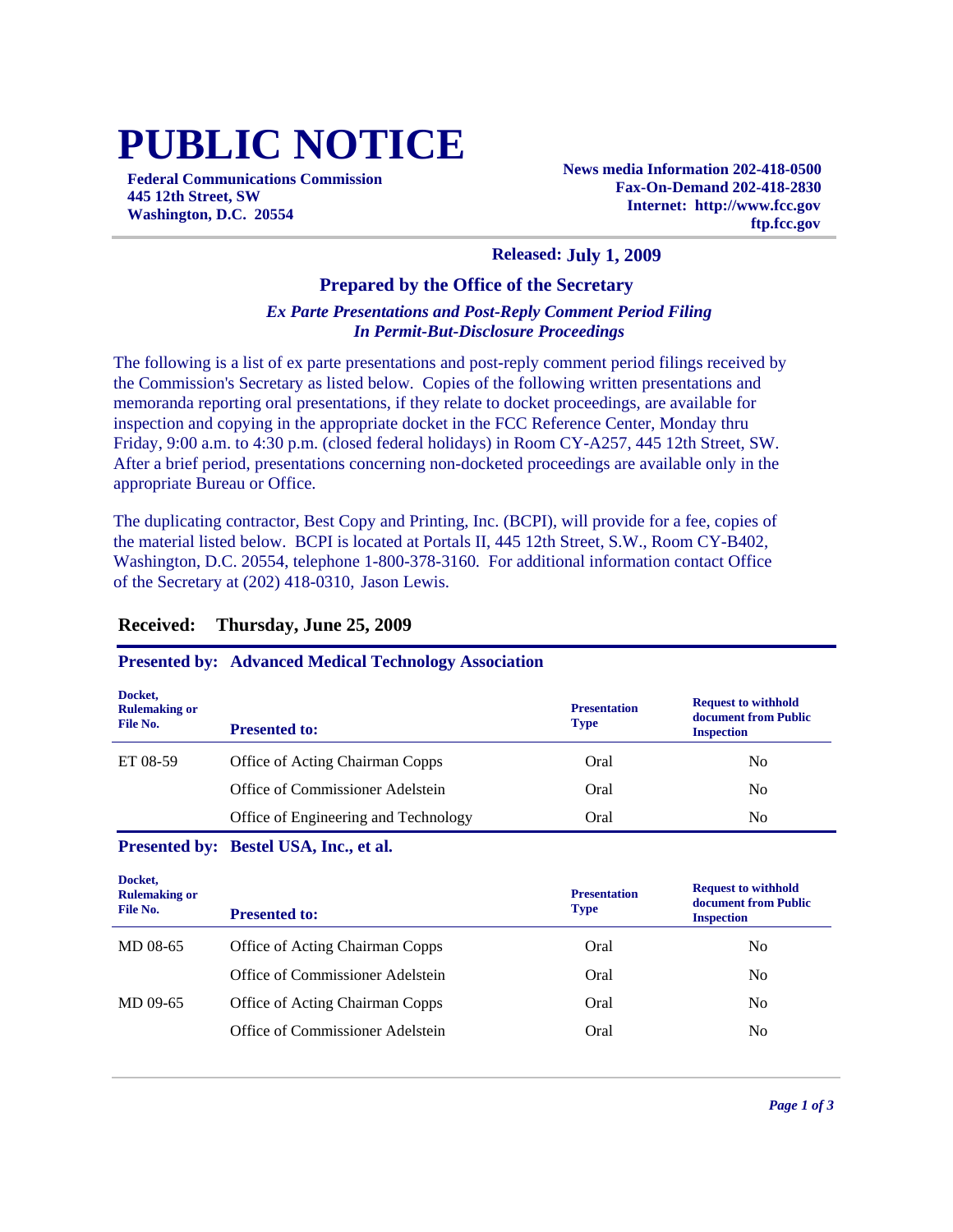| Docket,<br><b>Rulemaking or</b><br>File No. | <b>Presented to:</b>                   | <b>Presentation</b><br><b>Type</b> | <b>Request to withhold</b><br>document from Public<br><b>Inspection</b> |
|---------------------------------------------|----------------------------------------|------------------------------------|-------------------------------------------------------------------------|
| ET 02-380                                   | <b>Office of Acting Chairman Copps</b> | Oral                               | N <sub>0</sub>                                                          |
|                                             | Commissioner Adelstein                 | Oral                               | N <sub>0</sub>                                                          |
|                                             | Office of Engineering and Technology   | Oral                               | N <sub>0</sub>                                                          |
| ET 04-186                                   | Office of Acting Chairman Copps        | Oral                               | N <sub>0</sub>                                                          |
|                                             | Commissioner Adelstein                 | Oral                               | N <sub>0</sub>                                                          |
|                                             | Office of Engineering and Technology   | Oral                               | N <sub>0</sub>                                                          |
| WT 08-166                                   | Office of Acting Chairman Copps        | Oral                               | N <sub>0</sub>                                                          |
|                                             | <b>Commissioner Adelstein</b>          | Oral                               | N <sub>0</sub>                                                          |
|                                             | Office of Engineering and Technology   | Oral                               | N <sub>0</sub>                                                          |
| WT 08-167                                   | Office of Acting Chairman Copps        | Oral                               | N <sub>0</sub>                                                          |
|                                             | Commissioner Adelstein                 | Oral                               | N <sub>0</sub>                                                          |
|                                             | Office of Engineering and Technology   | Oral                               | N <sub>0</sub>                                                          |

**Presented by: Coalition of Wireless Microphone Users**

## **Presented by: Leap Wireless International, Inc.**

| Docket,<br><b>Rulemaking or</b><br>File No. | <b>Presented to:</b>                   | <b>Presentation</b><br><b>Type</b> | <b>Request to withhold</b><br>document from Public<br><b>Inspection</b> |
|---------------------------------------------|----------------------------------------|------------------------------------|-------------------------------------------------------------------------|
| WT 05-265                                   | <b>Office of Acting Chairman Copps</b> | Oral                               | No                                                                      |
|                                             | Office of Commissioner McDowell        | Oral                               | No                                                                      |
| WT 08-95                                    | Office of Acting Chairman Copps        | Oral                               | N <sub>0</sub>                                                          |
|                                             | Office of Commissioner McDowell        | Oral                               | No.                                                                     |

## **Presented by: Level 3 Communications, LLC**

| Docket,<br><b>Rulemaking or</b><br>File No. | <b>Presented to:</b>        | <b>Presentation</b><br><b>Type</b> | <b>Request to withhold</b><br>document from Public<br><b>Inspection</b> |
|---------------------------------------------|-----------------------------|------------------------------------|-------------------------------------------------------------------------|
| GN 09-51                                    | Wireline Competition Bureau | Oral                               | No                                                                      |
| WC 06-122                                   | Wireline Competition Bureau | Oral                               | No                                                                      |

# **Presented by: Massachusetts Department of Telecommunications and Cable**

| Docket,<br><b>Rulemaking or</b><br>File No. | <b>Presented to:</b>    | <b>Presentation</b><br><b>Type</b> | <b>Request to withhold</b><br>document from Public<br><b>Inspection</b> |
|---------------------------------------------|-------------------------|------------------------------------|-------------------------------------------------------------------------|
| $CSR-7233-E$                                | Office of the Secretary | Written                            | No                                                                      |